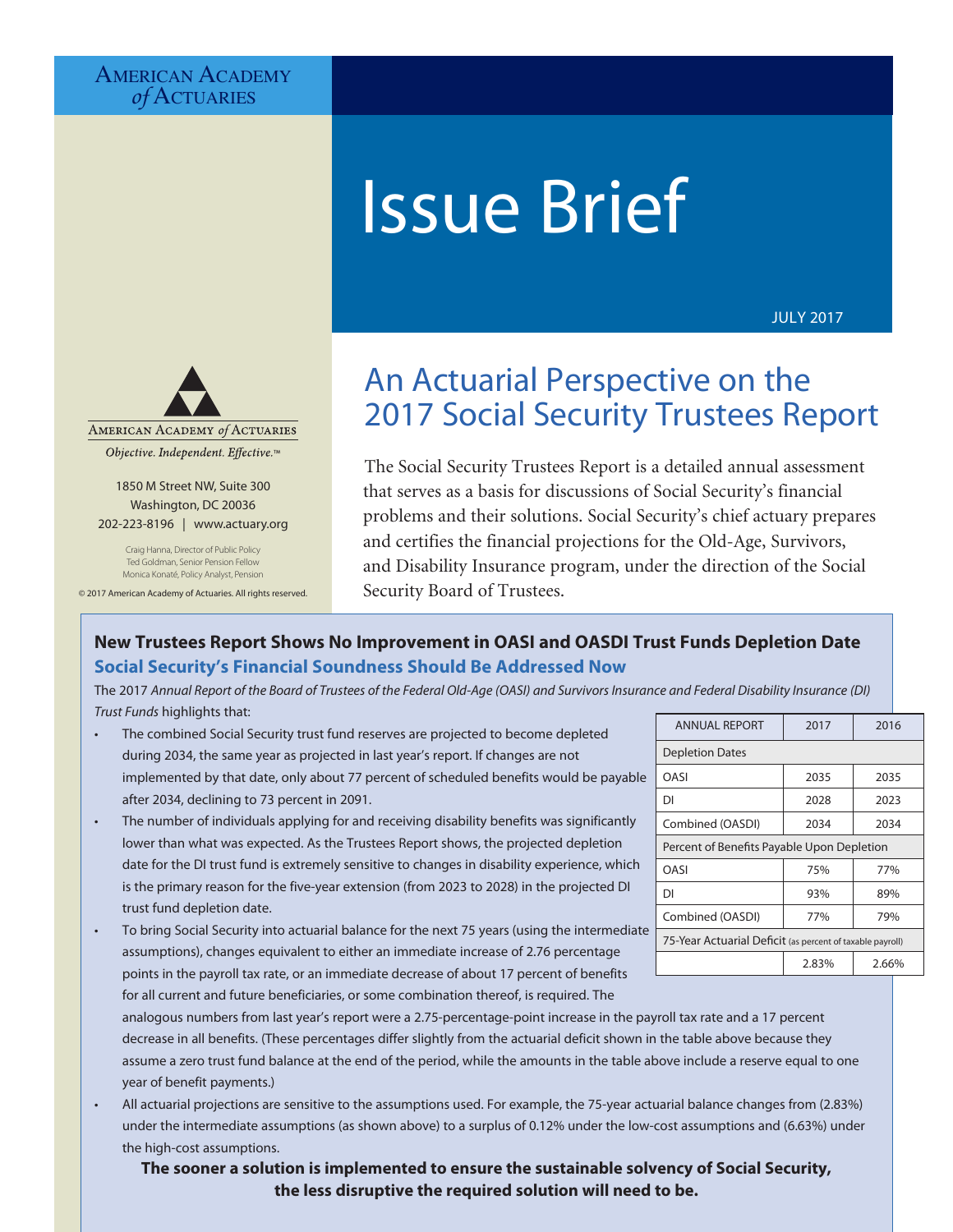Because future events are inherently uncertain, the report contains three 75-year financial projections to illustrate a broad range of possible outcomes. These projections, each based on a different set of assumptions, are referred to as intermediate, low-cost, and high-cost. The report also provides a sensitivity analysis for key assumptions and a projection based on a probability model (i.e., a stochastic forecast). The trustees consider the intermediate projection to be their best estimate. **All information in this issue brief is based on the intermediate projection, unless otherwise noted.**

When trust fund reserves are depleted, tax income will be sufficient to provide about threequarters of the scheduled benefits. The Trustees Report quantifies the value of the benefit and/or tax changes required to restore actuarial balance. Any changes would require congressional action. Failure to act would likely cause a delay in some benefit payouts, which, if not corrected by subsequent congressional action, could result in benefit reductions. However, it should be noted that there is no precedent and no legislative guidance for what would happen if reserve depletion is reached.

# **Overview of Financial Status**

The Trustees Report provides separate measures and tests for solvency in the short range and in the long range. Our discussion of the short-range estimate includes details about the progression of the financial status from last year to this year. Our discussion of the long-range estimate includes an analysis detailing that income will not be sufficient to pay for scheduled benefits in the long run. The two periods (long range and short range) are discussed separately below.

#### **Short-Range Estimates, 2017–2026**

Short-range solvency and financial adequacy are measured separately for Old-Age and Survivors Insurance and Disability Insurance programs, as well as for the combined Old-Age and Survivors Insurance and Disability Insurance (OASDI) trust funds. The trustees have adopted a test for short-range solvency that is based on projected trust fund ratios. A trust fund ratio is the ratio of the trust fund assets at the beginning of the year to the benefits payable during the year. Under the test, a program is considered solvent during any period if the trust fund ratios are positive for each year in the period. A further requirement is that the trust fund ratios remain at or above 100 percent throughout the 10-year short-range period.1 The DI trust fund ratio is 31 percent at the beginning of 2017, and is expected to rise somewhat over the next few years and then decline to 16 percent during 2026. The OASI trust fund ratio is expected to drop from 347 percent at the beginning of the projection period to 187 percent in the 10<sup>th</sup> year of the projection period.

Social Security's OASI finances (excluding disability) are somewhat worse than the projection made a year ago. The total change in the projected 10<sup>th</sup>-year trust fund ratio was a decline of 7 percentage points. Moving the short-range estimate period one year forward accounted for much of the change, because the year dropped from the 10-year projection (2016) had a smaller deficit than the year added to the projection (2026). Other changes, with the impact on the  $10<sup>th</sup>$ -year trust fund ratio in parentheses, include:

1 This condition applies when the trust fund ratio is at least 100 percent at the beginning of the period. If the trust fund ratio is below 100 percent at the beginning of the period, the test of short-term financial adequacy requires that the trust fund ratio increase to 100 percent within five years (while remaining positive at all times) and then remain at or above 100 percent for the rest of the short-range period.

**Members of the Social Security Committee include: Timothy Leier, MAAA, FSA, EA—chairperson; Mark Shemtob, MAAA, FSA, EA, FCA—vice chairperson; Robert Alps, MAAA, ASA; Janet Barr, MAAA, ASA; Douglas Eckley, MAAA; Ronald Gebhardtsbauer, MAAA, FSA, EA; Jay Jaffe, MAAA, FSA; Leslie Lohmann, MAAA, FSA, FCIA, EA, ECA; Timothy Marnell, MAAA, ASA, EA; John Nylander, MAAA, FSA; Brendan O'Farrell, MAAA, EA, FSPA, FCA; Jeffery M. Rykhus, MAAA, FSA; Joan Weiss, MAAA, FSA, EA; and Ali Zaker-Shahrak, MAAA, FSA.**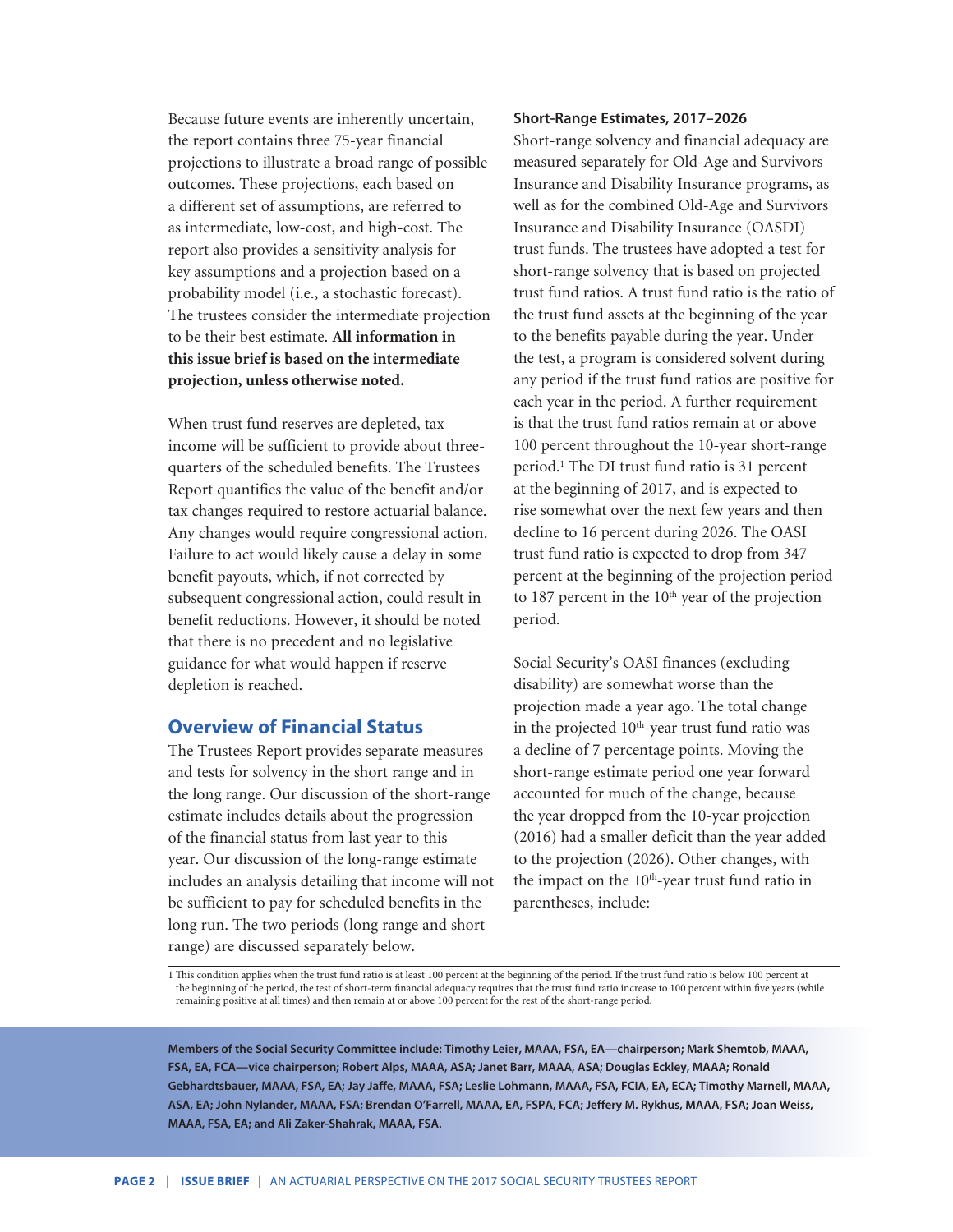

**FIGURE 1: OASDI CASH FLOW EXCLUDING INTEREST ON ASSETS** 

- Moving the short-range estimate period forward one year (reduced ratio by 19 percentage points)
- Changes in economic data and assumptions (reduced ratio by 2 percentage points)
- Changes in demographic data and assumptions (increased ratio by 1 percentage point)
- Changes in programmatic data and assumptions (increased ratio by 9 percentage points)
- Changes in projection methods and data (increased ratio by 6 percentage points)
- Reversal of 2014 executive action on immigration resulting in lower payroll taxes (reduced ratio by 2 percentage points)

Unless otherwise noted, all subsequent information in this issue brief is based on the combined OASDI trust funds.

## **Trust Fund Asset Reserves**

Any excess of tax income over outgo is recorded as an asset reserve of the Social Security trust

funds. These trust fund asset reserves are held in special U.S. Treasury securities that totaled \$2.8 trillion at the end of 2016. Trust fund asset reserves are expected to increase to almost \$3.0 trillion by the end of 2021 (total income including earnings on trust fund assets is projected to exceed benefit payments during that period) and then are projected to decline throughout the remainder of the short-range estimate period and beyond. The bonds in the trust funds represent the government's commitment to repay the borrowed funds whenever Social Security needs the money.

### **Income and Cost**

Figure 1 above shows the excess of income (excluding interest) over cost (referred to as a positive cash flow) in the period from 1976 through 2009, and the anticipated excess of cost over income through 2026. Program costs exceeded income (excluding interest) beginning in 2010. The excess of income over cost prior to 2009 has led to the current \$2.8 trillion in trust fund asset reserves.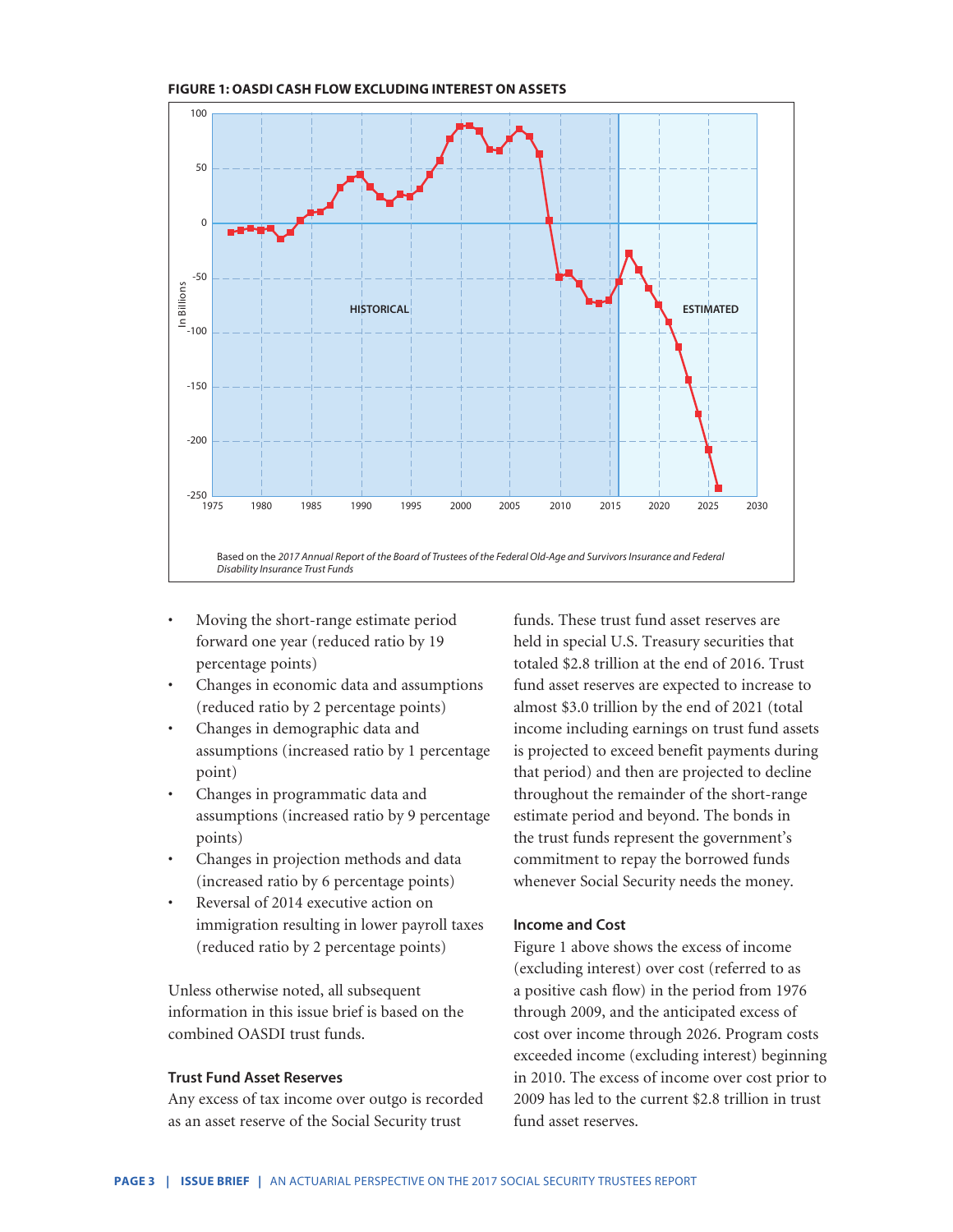



The net annual amounts of income (excluding interest) to, and outgo from, Social Security are expressed in the Trustees Report as percentages of taxable payroll. These percentages are known respectively as the **income rate** and **cost rate.** During the short-range estimate period of 2017–2026, the income rate will increase (due to taxation of Social Security benefits) from 13.03 percent to 13.14 percent of annual taxable payroll. The cost rate, meanwhile, will rise from 13.41 percent to 15.37 percent of taxable payroll. The difference between these two rates, called the **annual balance,** ranges from a deficit of 0.38 percent to a deficit of 2.24 percent<sup>2</sup> of taxable payroll during the period from 2017 to 2026.

#### **Long-Range Estimates, 2017–2091**

Long-range estimates are based on a 75-year projection that covers the future lifetimes of nearly all current participants, which includes those paying payroll taxes and those already retired. The estimates show that, beginning in 2034, trust fund asset reserves are projected to be depleted and the system is expected to revert to a pay-as-you-go (PAYGO) system. This date is the same as shown in last year's report. After reserves are depleted in 2034, Social Security income will be sufficient to pay 77 percent of scheduled benefits. This ratio decreases to 73 percent in 2091, as shown in Figure 2.

The projections show expenditures exceeding non-interest income in every year (as has been the case since 2010) and rising rapidly through 2035 as the Baby Boomers retire. While costs are expected to increase quickly, tax revenue is also expected to grow, but more slowly. After 2035, projected costs are fairly level as a share of both GDP and taxable payroll.

Actuarial balance conveys the long-range solvency of Social Security in one number. It can be described as the amount of additional or excessive income as a percent of taxable payroll that would bring the program's finances in balance. Actuarial balance is the present value of all income less all costs, divided by the present value of the taxable payroll over the 75-year period. It represents the annual amount (expressed as a percent of taxable payroll) by which income would need to increase to have trust fund assets equal to one year of scheduled benefits at the end of the 75-year projection period. The actuarial balance worsened, from a negative 2.66 percent to a negative 2.83 percent, from the 2016 to the 2017 Trustees Report. Refer to the appendix for a more expanded definition of actuarial balance.

The long-range expected increase in Social Security program costs relative to program

<sup>2</sup> Table IV. B1, 2017 *Annual Report of the Board of Trustees of the Federal Old-Age and Survivors Insurance and Federal Disability Insurance Trust Funds.* Please note that due to rounding, numbers may not add up.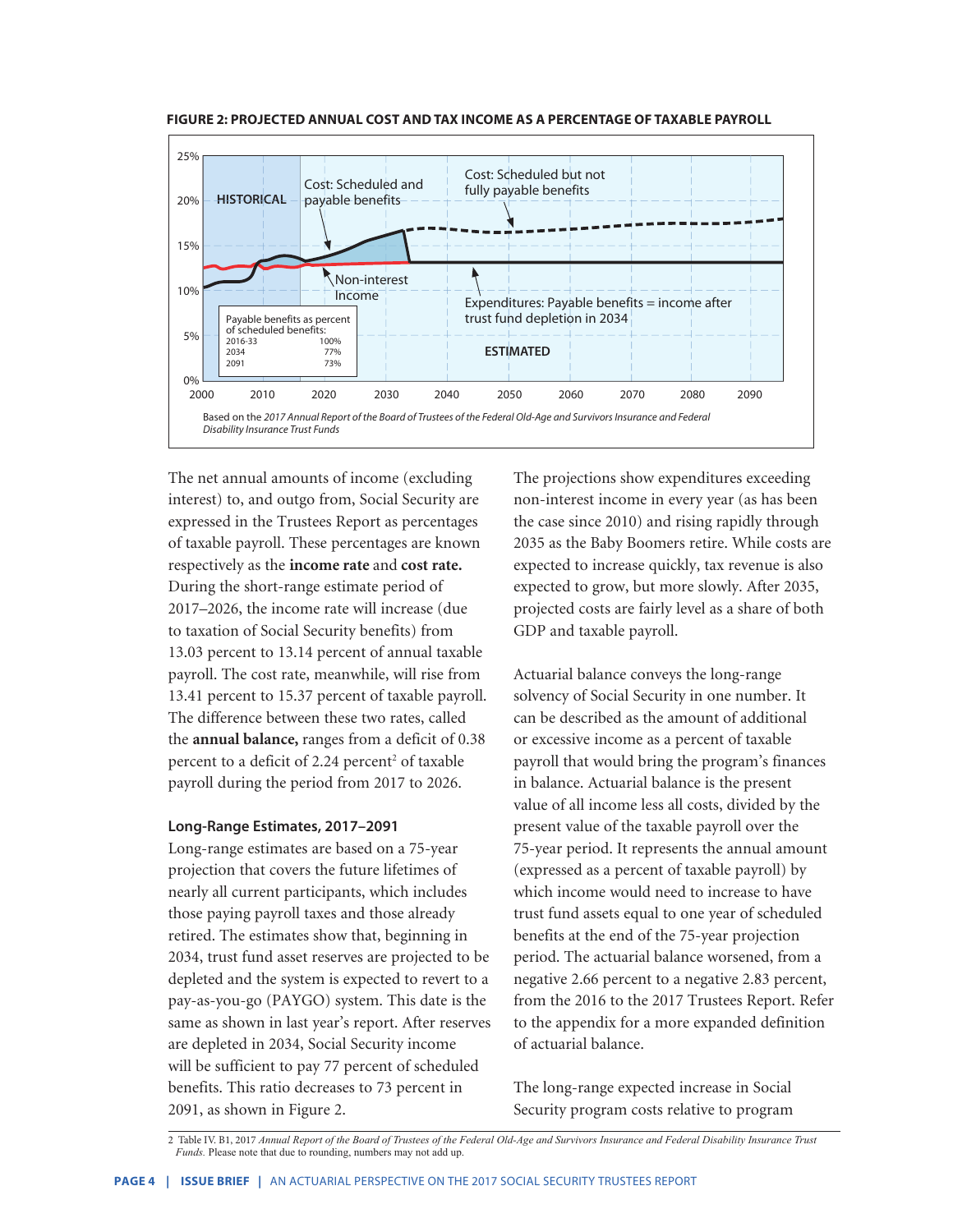income is principally caused by demographic trends. These demographic trends are very wellknown and are generally referred to as "aging" or, sometimes, as "the aging of America." It is useful to further separate the aging trend into two components:

- (i) macro-aging, which is observed at the population level and refers to a shift in the age distribution of the population caused by the large one-time decrease in birth rates beginning in the mid-1960s (the fertility drop after the large Baby Boom generation); and
- (ii) micro-aging, which can be observed at an individual level and refers to the expected long-term increase in life expectancies caused by individuals living longer, on average, in each succeeding generation.

A third demographic component, which acts to partially offset macro-aging, is net immigration. Because immigrants tend to be younger, higher immigration can offset some of the change in the age distribution of the population caused by lower birth rates.

The ratio of covered workers to Social Security beneficiaries is expected to decrease significantly from 2.8 in 2016 to 2.2 in 2035, primarily due to macro-aging, and then micro-aging will cause the ratio to decrease, albeit more slowly, to 2.0, by the end of the 75-year projection period. This decrease over the projection period of approximately 30 percent is important in a system in which the dollars paid in must equal the dollars paid out—a PAYGO system.

Figure 3 shows the projected growth in the number of Social Security beneficiaries relative to the covered working population, under the three sets of assumptions. Because the program financing is nearly PAYGO, the three alternative projections of long-range cost show similar patterns.

The Social Security Committee of the American Academy of Actuaries believes that any modifications to the Social Security system should include **sustainable solvency** as a primary goal. Sustainable solvency means that not only will the program be solvent for the next 75 years under the reform methods adopted, but also that the trust fund reserves at the end of the 75-year period will be stable or increasing as a percentage of annual program cost. Refer to the appendix for a more complete explanation of sustainable solvency.



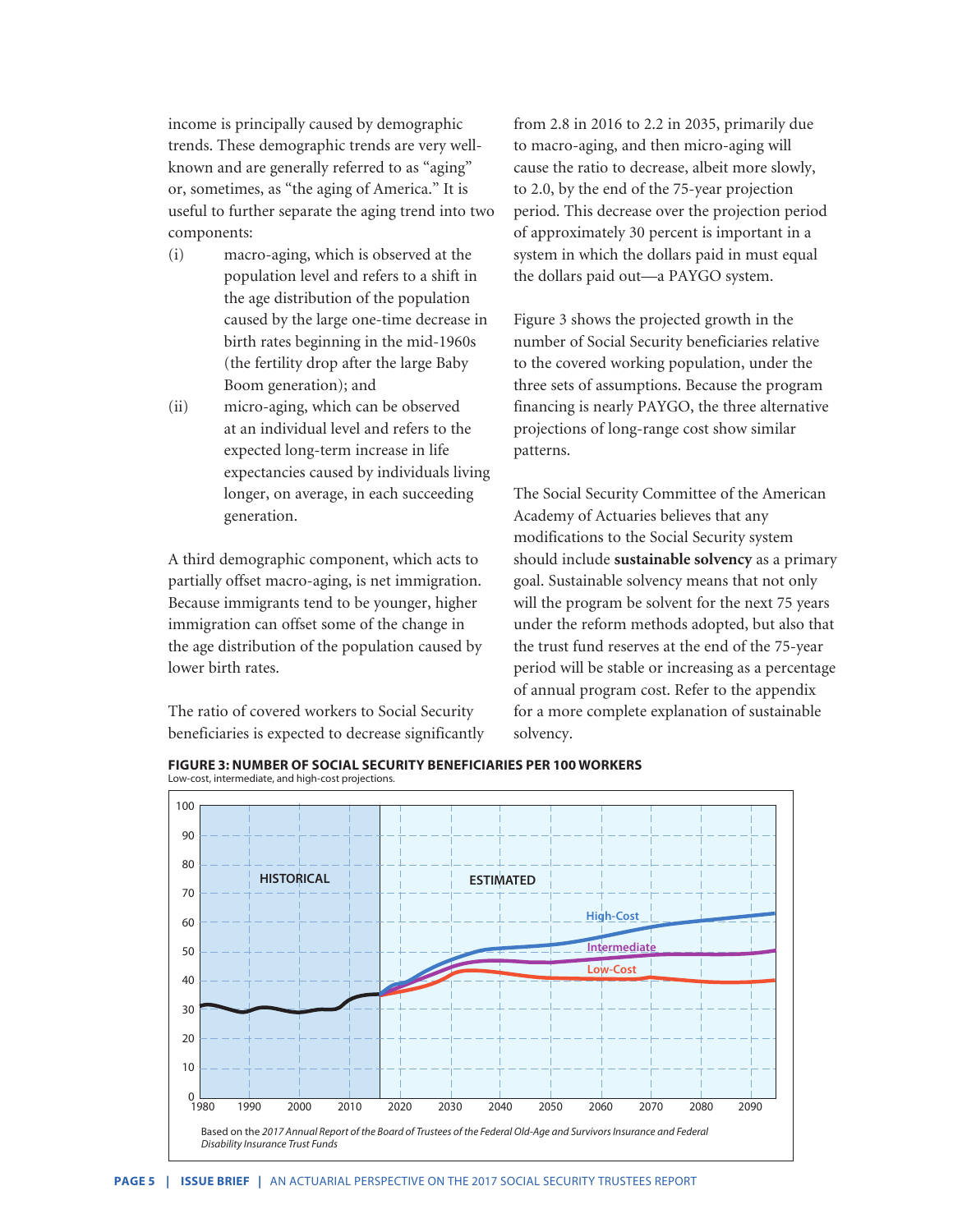Providing for solvency beyond the next 75 years will require changes to address micro-aging, as beneficiaries will likely be receiving benefits for ever-longer periods of retirement.

Regardless of the types of changes ultimately enacted into law, measures to address Social Security's financial condition will best serve the public if implemented sooner rather than later. Some advantages of acting promptly are:

• Future beneficiaries gain time to plan for all aspects of retirement and modify their own financial planning, while adjusting to legislated changes in Social Security.

- Implementation of program changes can be more gradual and span multiple generations of retirees.
- Public trust in the financial soundness of the Social Security program will improve.

Providing for solvency of Social Security both during and after the period where the macroaging trend impacts Social Security requires a timely and thoughtful solution. Not only should changes address the Baby Boom bulge, they should also continue to address micro-aging trends.

# Appendix

# **Other Measures of Financial Status**

The metrics used by the trustees to present the program's financial status are discussed in more detail below.

## **Actuarial Balance**

**Actuarial balance** is calculated as the difference between the summarized income rate and the summarized cost rate over a period of years. The summarized income rate is the ratio of any existing trust fund plus the sum of the present value of scheduled tax income for each year of the period to the sum of the present value of taxable payroll for each year of the period. The summarized cost rate is the ratio of the sum of

the present value of cost for each year of the period, including one year's outgo at the end of the period, to the sum of the present value of taxable payroll for each year of the period. Table 1 shows the components of actuarial balance.

In the 75-year period, 2017–2091, the actuarial deficit is 2.83 percentage points. The actuarial deficit increased from the comparable figure of 2.66 percentage points a year ago due to a combination of factors, including changes in demographic data and assumptions, changes in economic data and assumptions, and legislative and policy changes.

**TABLE 1: LONG-RANGE ACTUARIAL BALANCE** (percentage of taxable payroll)

| Period            | Summarized<br>Income Rate | Summarized<br>Cost Rate | <b>Actuarial Balance</b><br>(percentage points) $3$ |
|-------------------|---------------------------|-------------------------|-----------------------------------------------------|
| 25-year (2017-41) | 14.65%                    | 16.32%                  | $-1.67$                                             |
| 50-year (2017-66) | 14.02%                    | 16.44%                  | $-2.42$                                             |
| 75-year (2017-91) | 13.84%                    | 16.67%                  | $-2.83$                                             |

**Figure 4: Long-Range Projections of Trust Fund Ratios Under Alternative Scenarios** Based on the *2017 Annual Report of the Board of Trustees of the Federal Old-Age and Survivors Insurance and Federal*  (assets as a percentage of annual cost) *Disability Insurance Trust Funds*

3 The results shown in the Actuarial Balance column may not be equal to the difference between Summarized Income Rate and Summarized Cost Rate because of rounding.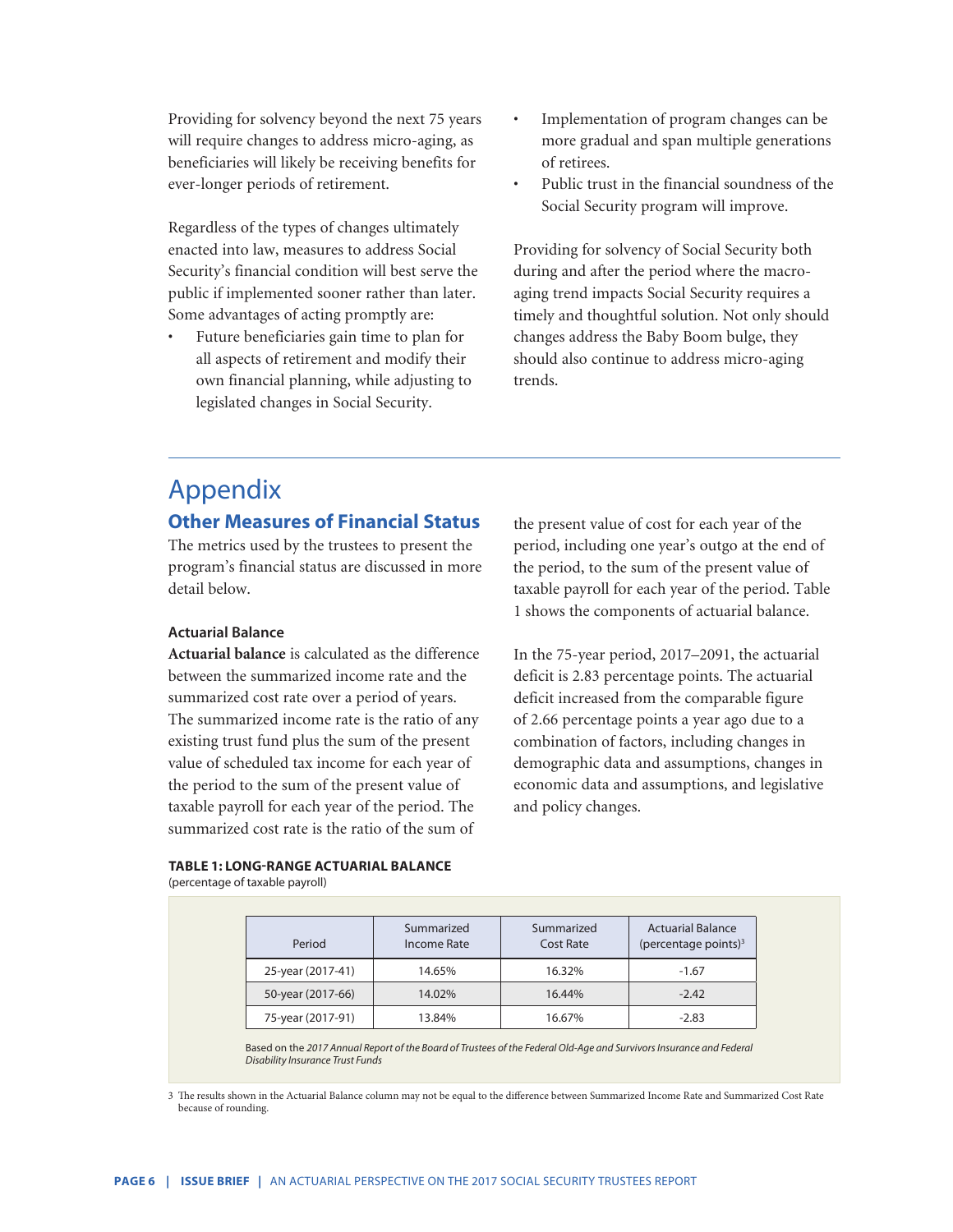

**FIGURE 4: LONG-RANGE PROJECTIONS OF TRUST FUND RATIOS—OASI AND DI SHOWN SEPARATELY** Low-cost, intermediate, and high-cost projections are labeled I, II, and III, respectively (assets as a percentage of annual cost).

An immediate increase of 2.76 percentage points in the payroll tax (from 12.4 percent of payroll to 15.16 percent of payroll), a benefit reduction of about 17 percent, or some combination of the two, would pay all benefits during the period, but would *not* end the period with any trust fund reserve.

The high-cost 75-year projection in the Trustees Report shows a far greater actuarial deficit— 6.63 percent of taxable payroll. The low-cost projection is much more favorable, with a small positive actuarial balance for the 75-year period.

#### **Trust Fund Ratios**

The **trust fund ratio**, equal to trust fund assets as a percentage of the following year's cost, is an important measure of short-term solvency. A trust fund ratio of at least 100 percent indicates the ability to cover the expected scheduled benefits and expenses for the next year without any additional income. Figure 4 shows projected trust fund ratios under all three sets of assumptions.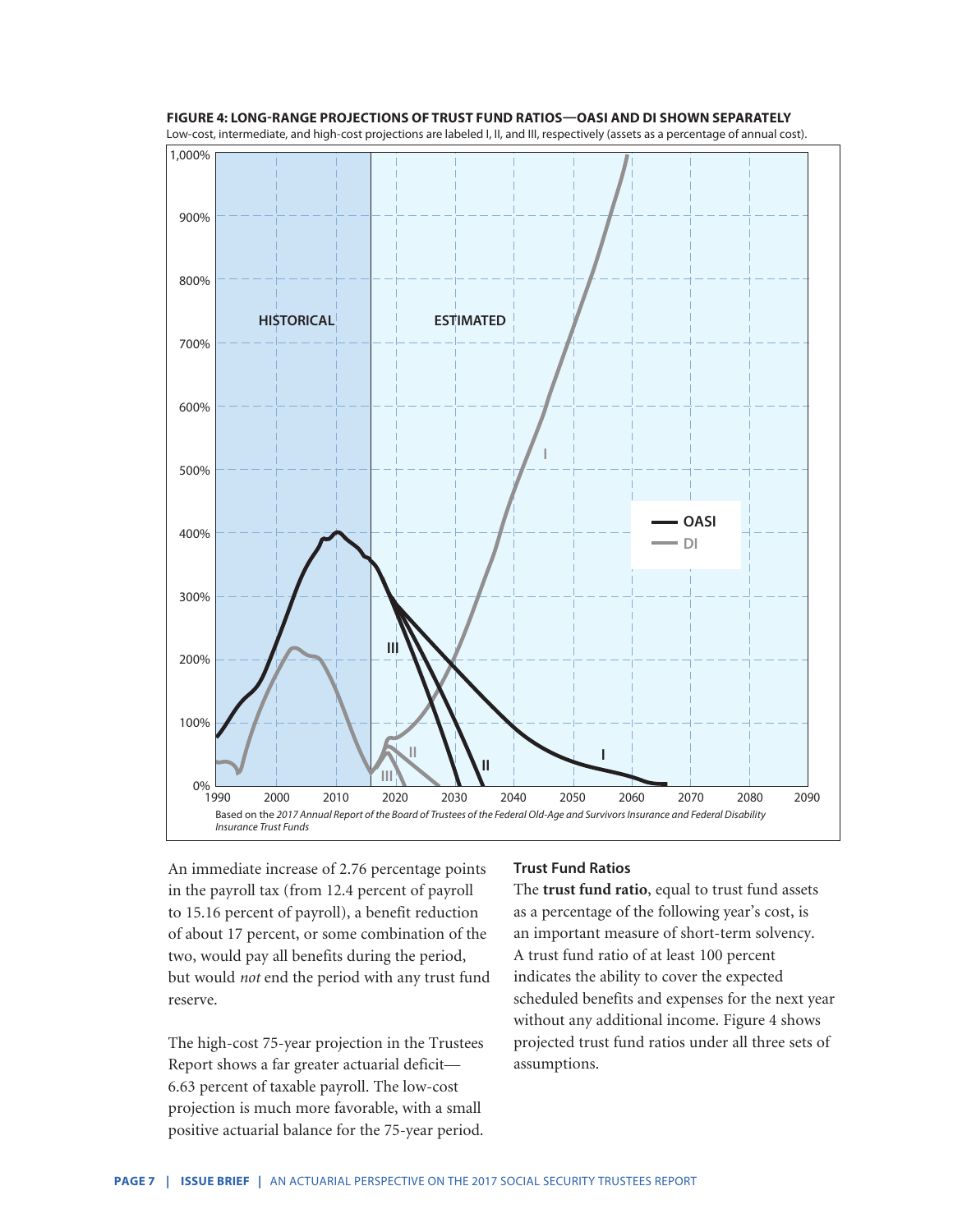As a measure of long-range solvency, the trust fund ratio shows when the program is expected to deplete reserves and become unable to pay full benefits scheduled under current law. Though Figure 4 illustrates the OASI and DI trust fund ratios separately, the combined OASDI trust fund reserve depletion (not shown in Figure 4) occurs in 2034 under the intermediate projection.

#### **Sustainable Solvency**

**Sustainable solvency** means the program is not expected to deplete reserves any time in the 75-year projection period, and trust fund ratios are expected to finish the 75-year projection period on a stable or upward trend.

Sustainable solvency is a stronger standard than actuarial balance in two ways. First, actuarial balance is based on averages over time, without regard to year-by-year figures that could indicate inability to pay full benefits from trust fund assets at some point along the way. Second, actuarial balance can exist even when trust fund ratios toward the end of the period are trending sharply downward.

Sustainable solvency, in contrast, requires strict year-by-year projected solvency AND trust fund ratios that are level or trending upward toward the end of the period. For example, following the last major Social Security reform in 1983, the 1983 Trustees Report projected a positive actuarial balance under the intermediate assumptions, but the annual balances were negative and declining at the end of the 75-year period. That report was in actuarial balance but did not show sustainable solvency. As a result, the actuarial balance generally has been declining since then, primarily as a consequence of the passage of time. It is important to note that this result was exactly what the Trustees Report projected in 1983. More than 30 years later, it should be no surprise that large and growing

actuarial deficits are now projected at the end of the long-range projection period. Adequate financing beyond 2091, or sustainable solvency, would require larger program changes than needed to achieve actuarial balance.

#### **Unfunded Obligation**

The **unfunded obligation** is another way of measuring Social Security's long-term financial commitment. To compute it, discount with interest the year-by-year streams of future cost and income and then sum them to obtain their present values. Based on these present values, the general formula for computing the unfunded obligation is:

Present value of future cost (benefits and expenses) *minus* the present value of future income from taxes *minus* current trust fund assets.

The unfunded obligation may be computed and presented in several ways. Perhaps the most useful way is based on taxes and benefits for an open group of participants over the next 75 years, including many people not yet born, the same as was calculated in the basic projections. That methodology is consistent with the primarily pay-as-you-go way the program is designed and currently run. Although the trustees provide alternative calculations based on the closed group of current participants, we believe the opengroup basis avoids certain misleading outcomes. For example, if the program were in exact actuarial balance, the open-group measure of the unfunded obligation would be zero, while the closed-group measure would show a substantial unfunded obligation.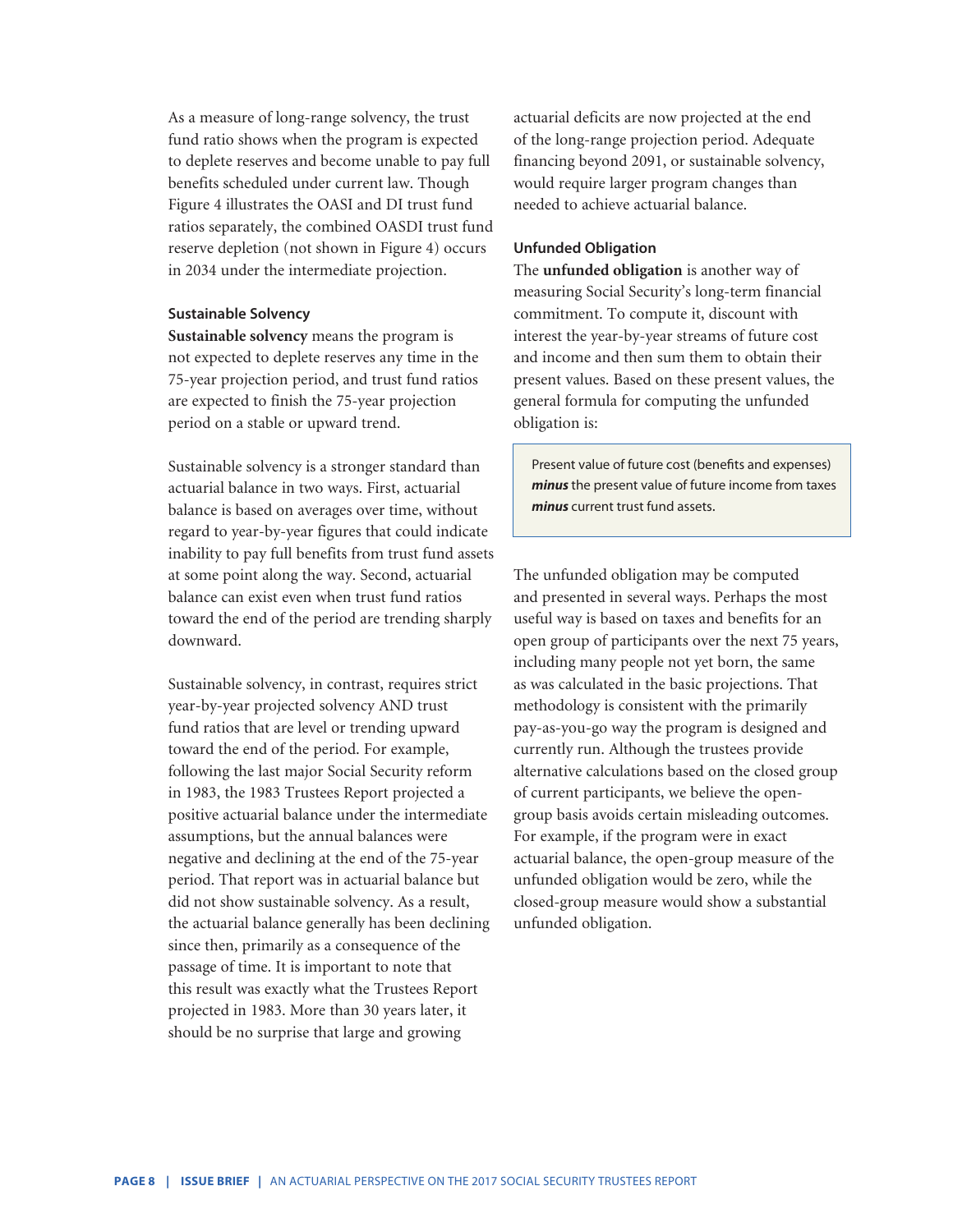| TABLE 2: CURRENT AND LONG-RANGE VALUES OF KEY ECONOMIC AND DEMOGRAPHIC ASSUMPTIONS |  |
|------------------------------------------------------------------------------------|--|
|------------------------------------------------------------------------------------|--|

|                                                                                     | Average of                                 |                         | Long-Range Values              |                                    |                                 |
|-------------------------------------------------------------------------------------|--------------------------------------------|-------------------------|--------------------------------|------------------------------------|---------------------------------|
|                                                                                     | <b>Estimated and</b><br>Historical Values* | Estimated 2016<br>Value | Low-Cost<br><b>Assumptions</b> | Intermediate<br><b>Assumptions</b> | High-Cost<br><b>Assumptions</b> |
| Fertility (children per woman)                                                      | 1.93                                       | 1.87                    | 2.2                            | 2.0                                | 1.8                             |
| Mortality reduction (assumed<br>average annual decrease in<br>adjusted death rates) | 1.15%                                      | 1.03%                   | 0.42%                          | 0.77%                              | 1.16%                           |
| Annual net immigration<br>(thousands)                                               | 856                                        | 1,597                   | 1,623                          | 1,286                              | 961                             |
| Productivity growth<br>(total U.S. economy)                                         | 0.92%                                      | 0.19%                   | 1.98%                          | 1.68%                              | 1.38%                           |
| Real-wage growth                                                                    | 0.71%                                      | 1.70%                   | 1.82%                          | 1.20%                              | 0.58%                           |

Based on the *2017 Annual Report of the Board of Trustees of the Federal Old-Age and Survivors Insurance and Federal Disability Insurance Trust Funds* \* 10-year average, except productivity growth and real-wage growth, which are measured from 2008.

The dollar amount of unfunded obligation is easier to interpret if put in perspective—for example, by comparing it with the size of the economy over the same period. The unfunded obligation is often presented as a percentage of the present value of either taxable payroll or of gross domestic product (GDP). At the beginning of 2017, the open-group unfunded obligation over the next 75 years was \$12.5 trillion (up from \$11.4 trillion last year). This now represents 2.66 (2.49 last year) percent of taxable payroll, or 0.9 percent (same as last year) of GDP.

In recent years, the Trustees Reports have also presented the unfunded obligation based on stretching the 75-year projection period into infinity. The infinite horizon projections project all annual balances beyond 75-years assuming that the current law, demographic assumptions, and economic trends from the 75-year projection continue indefinitely; in practice, this is highly problematic. Projections over an infinite time period have an extremely high degree of uncertainty. Troublesome inconsistencies can arise among demographic and program-specific assumptions. By assuming that longevity keeps increasing forever while retirement ages remain static, for example, the infinite time period forecast will eventually result in an extremely long period of retirement.

# **Measures of Uncertainty**

Because the future is unknown, the trustees use alternative projections and other methods to assess how the financial results may vary with changing economic and demographic experience.

#### **Alternative Sets of Assumptions**

Table 2 shows a comparison between recent values and ultimate long-range values of five key assumptions used in each of the three projections. With the exception of productivity growth, where the ultimate values have not changed from last year's report, the ultimate values of the other assumptions exhibit some minor changes when compared to last year's Trustees Report.

#### **Sensitivity Analysis**

The low-cost and high-cost projections change all the major intermediate assumptions at once in the same direction, either favorably or unfavorably. In contrast, there might be some interest in how the projections change when only one key assumption is changed at a time, either favorably or unfavorably. A sensitivity analysis shows exactly this. Just one assumption is changed at a time to determine the financial impact. Table 3 gives results of three sensitivity tests focusing on total fertility rate, mortality reduction, and real-wage growth.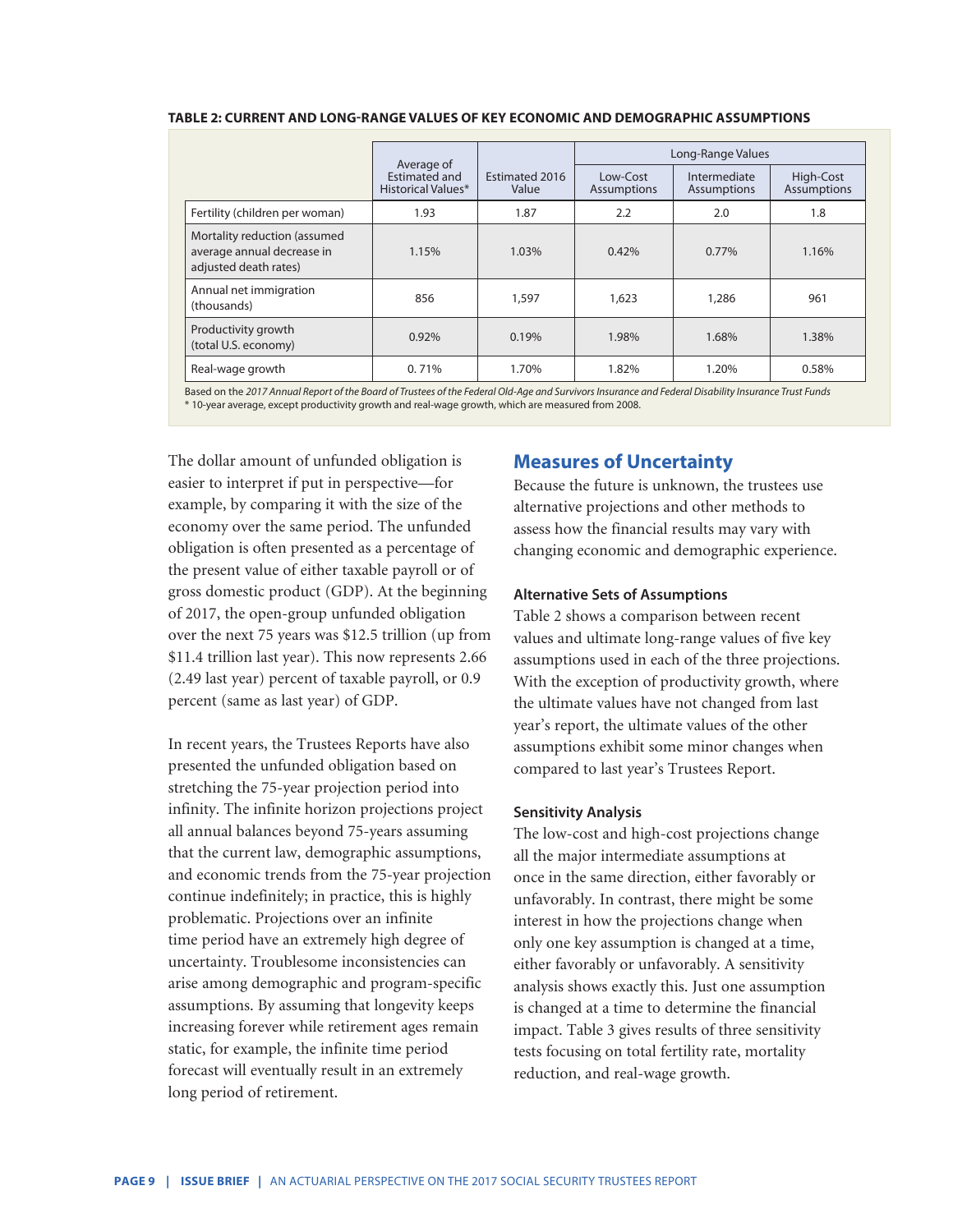|                                                                           | Results based on Intermediate<br>Assumptions, with one assumption changed at a time |                         |                       |
|---------------------------------------------------------------------------|-------------------------------------------------------------------------------------|-------------------------|-----------------------|
| <b>Sensitivity Assumption</b>                                             | Favorable<br>Change                                                                 | Intermediate Assumption | Unfavorable<br>Change |
| <b>Total Fertility Rate</b>                                               |                                                                                     |                         |                       |
| Ultimate total fertility rate                                             | 2.2                                                                                 | 2.0                     | 1.8                   |
| 75-year actuarial deficit                                                 | 2.45%                                                                               | 2.83%                   | 3.19%                 |
| Year of combined trust fund reserve depletion                             | 2034                                                                                | 2034                    | 2034                  |
| <b>Mortality Reduction</b>                                                |                                                                                     |                         |                       |
| Average annual reduction (in adjusted death rates<br>over 75-year period) | 0.42%                                                                               | 0.77                    | 1.16%                 |
| 75-year actuarial deficit                                                 | 2.34%                                                                               | 2.83%                   | 3.34%                 |
| Year of combined trust fund depletion                                     | 2035                                                                                | 2034                    | 2034                  |
| <b>Real-Wage Growth</b>                                                   |                                                                                     |                         |                       |
| Ultimate percentage increase in wages in excess of CPI                    | 1.82%                                                                               | 1.20%                   | 0.58%                 |
| 75-year actuarial deficit                                                 | 1.78%                                                                               | 2.83%                   | 3.90%                 |
| Year of combined trust fund reserve depletion                             | 2037                                                                                | 2034                    | 2033                  |

Based on the *2017 Annual Report of the Board of Trustees of the Federal Old-Age and Survivors Insurance and Federal Disability Insurance Trust Funds*

A significant component of the differences between low-cost, intermediate, and high-cost projections is the real-wage growth (specifically the difference between inflation and real wages, or the real-wage differential). Actuarial balances at all durations as well as the projected depletion dates change materially based on changes to this component.

If the real-wage growth assumption were changed from 1.20 percent to 1.82 percent, for example, the actuarial deficit would be reduced from 2.83 percent of taxable payroll to 1.78 percent, and the year of trust fund asset reserve depletion would be extended from 2034 to 2037.

# **Statement of Actuarial Opinion**

The Trustees Report concludes with the Statement of Actuarial Opinion, which is the Social Security chief actuary's certification that calculations and assumptions used and the resulting actuarial estimates are, individually and in the aggregate, reasonable for the purpose of evaluating the actuarial status of the trust funds, taking into consideration the past experience and future expectations for the population, the economy, and the program.

The Statement of Actuarial Opinion included with the 2017 Trustees Report addresses the inconsistency between trust fund accounting and unified budget accounting.